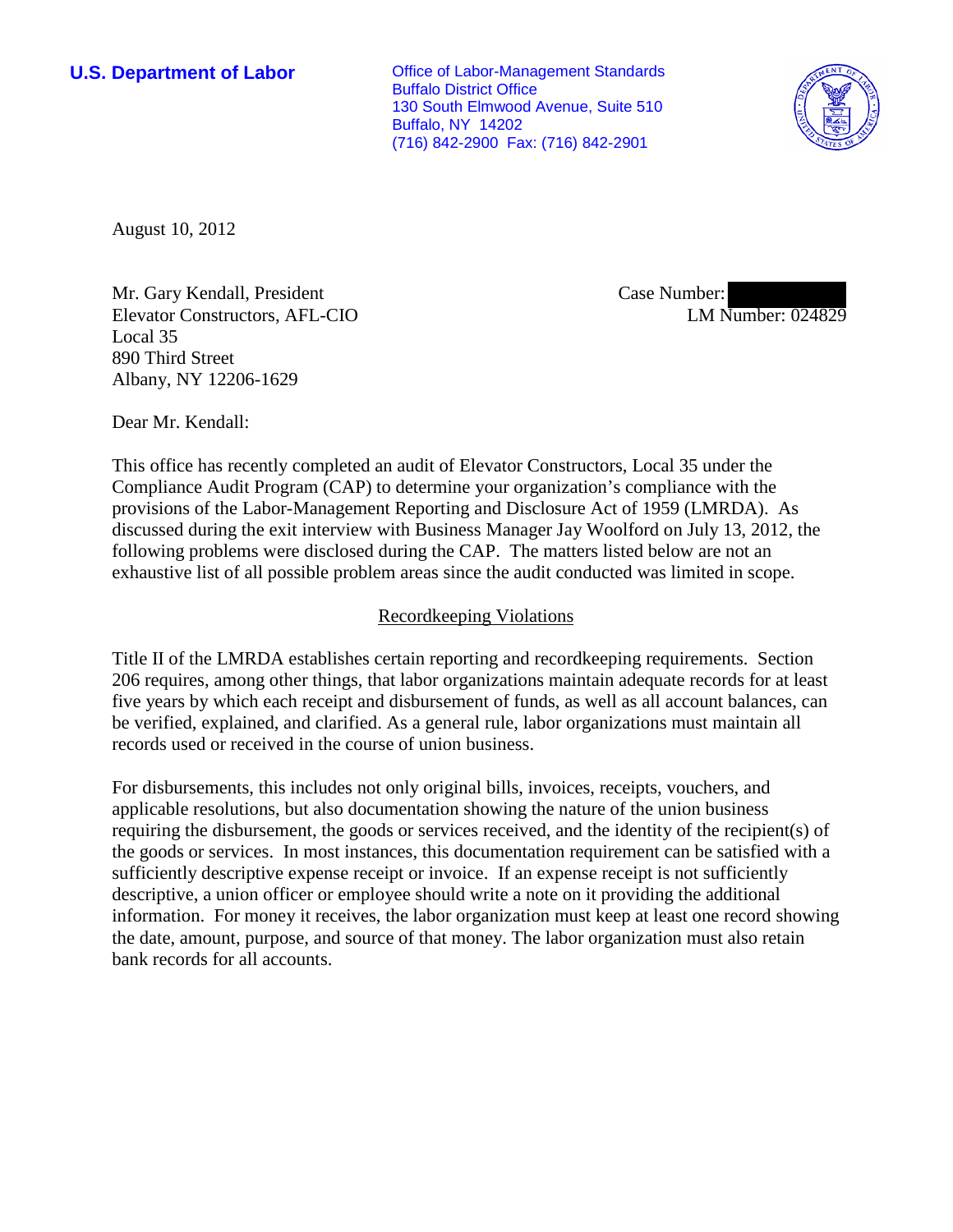The audit of Local 35's 2011 records revealed the following recordkeeping violation:

## 1. Credit Card Expenses

Local 35 did not retain adequate documentation for credit card expenses incurred by Business Manager Jay Woolford totaling at least \$411.

As noted above, labor organizations must retain original receipts, bills, and vouchers for all disbursements. The president and treasurer (or corresponding principal officers) of your union, who are required to sign your union's LM report, are responsible for properly maintaining union records.

## 2. Disposition of Property

Local 35 did not maintain an inventory of hats, jackets, and other property it purchased, sold, or gave away. The union must report the value of any union property on hand at the beginning and end of each year in Item 28 of the LM-2 (Other Assets). The union must retain an inventory or similar record of property on hand to verify, clarify, and explain the information that must be reported in Item 28.

The union must record in at least one record the date and amount received from each sale of union hats, jackets and other items.

Based on your assurance that Local 35 will retain adequate documentation in the future, OLMS will take no further enforcement action at this time regarding the above violations.

## Reporting Violations

The audit disclosed a violation of LMRDA Section 201(b), which requires labor organizations to file annual financial reports accurately disclosing their financial condition and operations. The Labor Organization Annual Report (Form LM-3) filed by Local 35 for the fiscal year ended December 31, 2011, was deficient in the following area:

1. Officers and Employees (LM-2)

Local 35 did not include an officer (Business Manager) in Schedule 11 (All Officers and Disbursements to Officers). It appears that the local erroneously reported this officer in Schedules 12 (Disbursements to Employees).

The union must report in Schedules 11 all persons who held office during the year, regardless of whether they received any payments from the union. Local 35 reported the Business Manager as an "employee." According to the local's constitution and bylaws this position is listed as an officer and a member of the executive board. Therefore, he/she should be reported in Schedule 11.